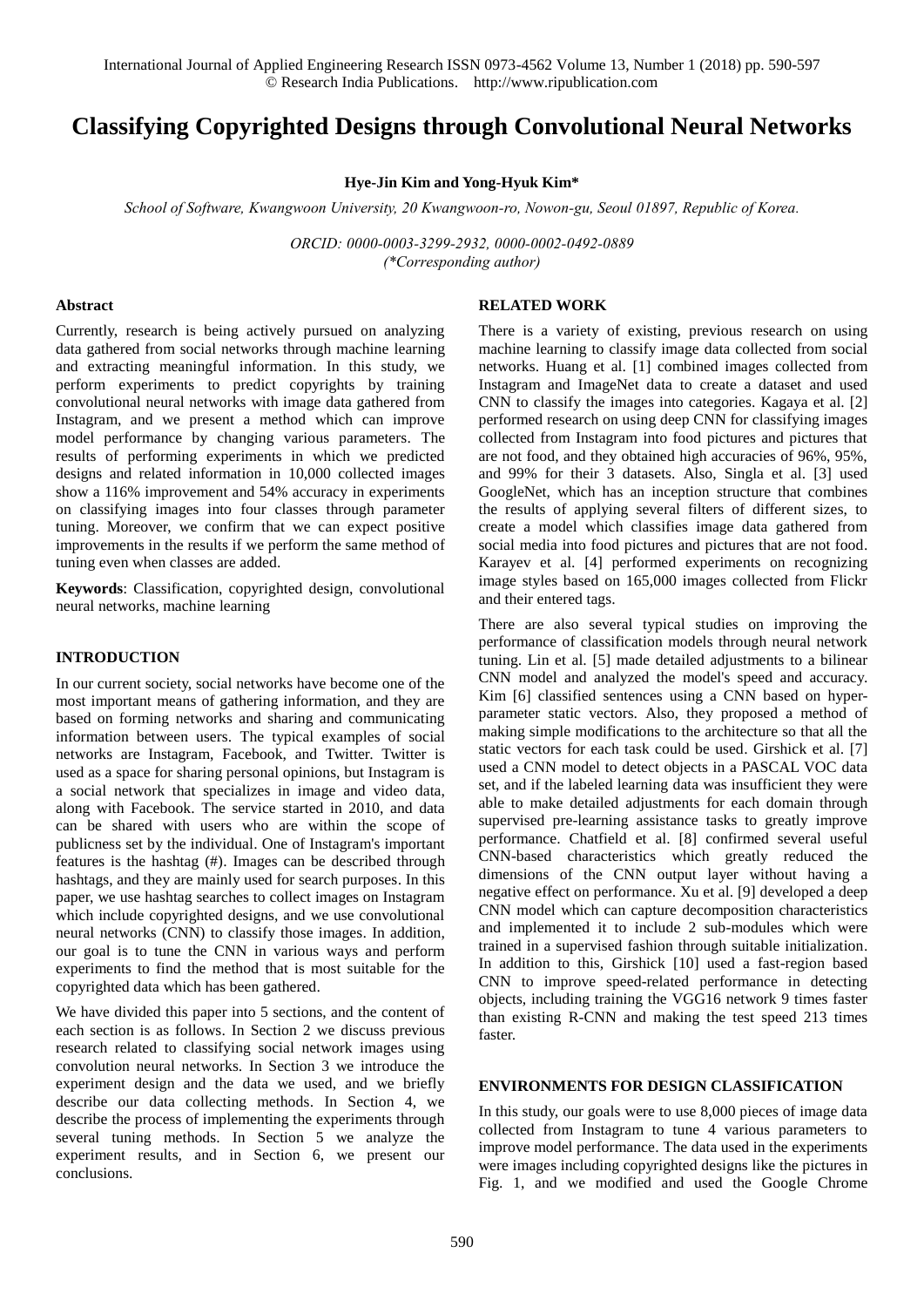extension ChanHaRi<sup>1</sup> to collect the images. The collection program's running screen is shown in Fig. 2. The Chrome web driver was controlled remotely to search for user-specified hashtags on Instagram, Facebook, and Twitter. A Python module library was used to extract the image paths and automatically save images, text, and various information about the posted content on the user's local storage until the desired amount of data was collected. We used the collection program to collect 2,000 images from Instagram for each class. We created 4 classes for the experiments, and a total of 8,000 data items were collected. Table 1 shows information on each class.

| <b>Class</b>   | #Images |
|----------------|---------|
| <b>Minions</b> | 2,000   |
| Stitch         | 2,000   |
| Pikachu        | 2,000   |
| Anpanman       | 2,000   |

Each class is composed of typical copyrighted designs such as the Minions, which are a popular design from Illumination Entertainment. Sample images can be seen in Fig. 1. In this paper, we designed the experiments so there would be preprocessing on the 8,000 collected data items in which their suitability for use in the experiment was judged to limit the number of images and the existing image sizes were reduced. In the experiments, the preprocessed data was used to train the CNN. A CNN is an artificial neural network that uses an additional convolutional layer and a pooling layer. It uses few parameters, and it has the advantage of showing good performance for images and voices.

Software libraries for deep learning include Torch, Theano, Deepleaning4j, ND4J, NVIDA cuDNN, convnetjs, Caffe, and Tensorflow. Of these, we used Tensorflow<sup>2</sup>, an open source machine learning library released by Google, to perform the experiments. Tensorflow is a Google machine learning library released as open source on November 9, 2015. It has the features of being able to use Python and C++ as programming languages and being able to run on a variety of platforms. Another feature is that Tensorflow is a library optimized for distributed processing, so it can operate on several CPUs and GPUs, and this helps with fast computation. Also, Tensorflow can operate on a TPU (Tensor Processing Unit) which is AI accelerated hardware developed by Google for even faster computation speed.

In the present research, we performed experiments in which we made changes to 4 parameters for learning. The parameters changed in the experiments included the type of neural network, activation function, weight initialization method, and number of layers. Also, we implemented an additional experiment in which the number of classes was expanded

from 4 to 5, and we studied the effect the parameters had on the experiment when the number of classes was changed, just as we did when the number of classes was 4.



(a) Minions



(b) Stitch



(c) Pikachu



(d) Anpanman

*1 https://goo.gl/xdKT34* 

-

**Figure 1.** Samples of copyrighted design data collected from Instagram

*<sup>2</sup> https://www.tensorflow.org*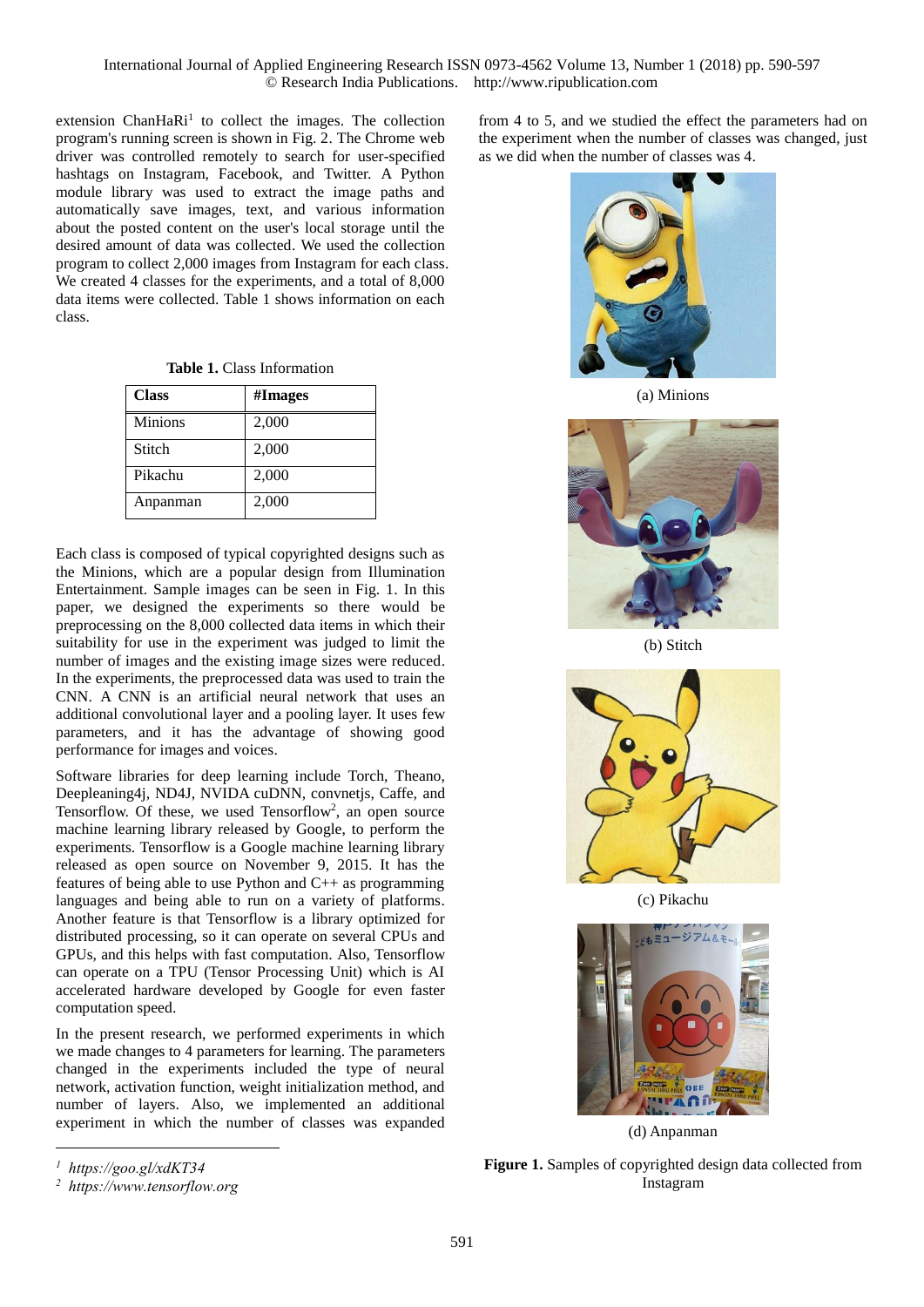International Journal of Applied Engineering Research ISSN 0973-4562 Volume 13, Number 1 (2018) pp. 590-597 © Research India Publications. http://www.ripublication.com



**Figure 2.** Example of running the ChanHaRi Extension used to collect data

#### **NETWORK ARCHITECTURE**

For the experiment data, we used hashtags on Instagram to collect a total of 8,000 images (2,000 for each class) with 640x640 pixel resolution. We determined whether the collected images could be used in the experiments and selected 800 suitable images to be used as data. The colors of the copyrighted design can act as an important factor in the experiment, so we kept the colors as they were and reduced the image sizes to 128x128 pixels.

Our experiments were implemented using Google's deep learning library, Tensorflow, and on a basic level they included 3 convolutional layers as in Fig. 3. Softmax regression, the regression method used in these experiments, is suitable for calculating probability. The evidence that the input data belongs to each class is numerically calculated, and then the calculated values are converted to probabilities to produce the results. The data sets are learned 100 to 1,000 times, and this is repeated 30 times to produce an average accuracy which is shown in Table 2. As can be seen in Table 2, the learning accuracy was the highest at 100 and 300 repetitions. Therefore, in our experiments we repeated the learning 100 times to achieve best learning at the fastest learning speed. Also, when a Deep Neural Network (DNN) was trained 100 to 1,000 times, and this was repeated 30 times to produce an average of the learning accuracy, the accuracy of all learning was the same at 0.65. Therefore, we performed a variety of experiments with a DNN at 100 repetitions.

The goal of the present research is to variously tune and test a neural network and find the most suitable method for the collected copyrighted data, so it was important to change 4 parameters when performing experiments. As mentioned before, the 4 parameters included the type of neural network, activation function, weight initialization method, and number of layers. For the first parameter, the type of neural network, we used CNN and DNN and performed experiments on each to compare them. The second parameter was the activation function. In our experiments, we compared using both the Sigmoid function and the ReLU function as the activation function. For the third parameter, the weight initialization method, we compared results when the Xavier initialization method [11] was used and when it was not used. Xavier initialization, a weight initialization method, selects a random number between the input value and the output value and divides it by the square root of the input value. The last parameter used in this study was the number of layers. In a CNN, that means changing the number of convolutional layers, and in a DNN, that means changing the number of hidden layers. We performed the experiment by changing the number of each layer type to 2, 3, and 5 layers.

Also, to confirm that the parameters had an effect on the experiment when the number of classes was changed just like when the number of classes was 4, we added a class which included images like those shown in Fig. 4 so that we were able to implement an additional experiment in which the number of classes was expanded from 4 to 5. For the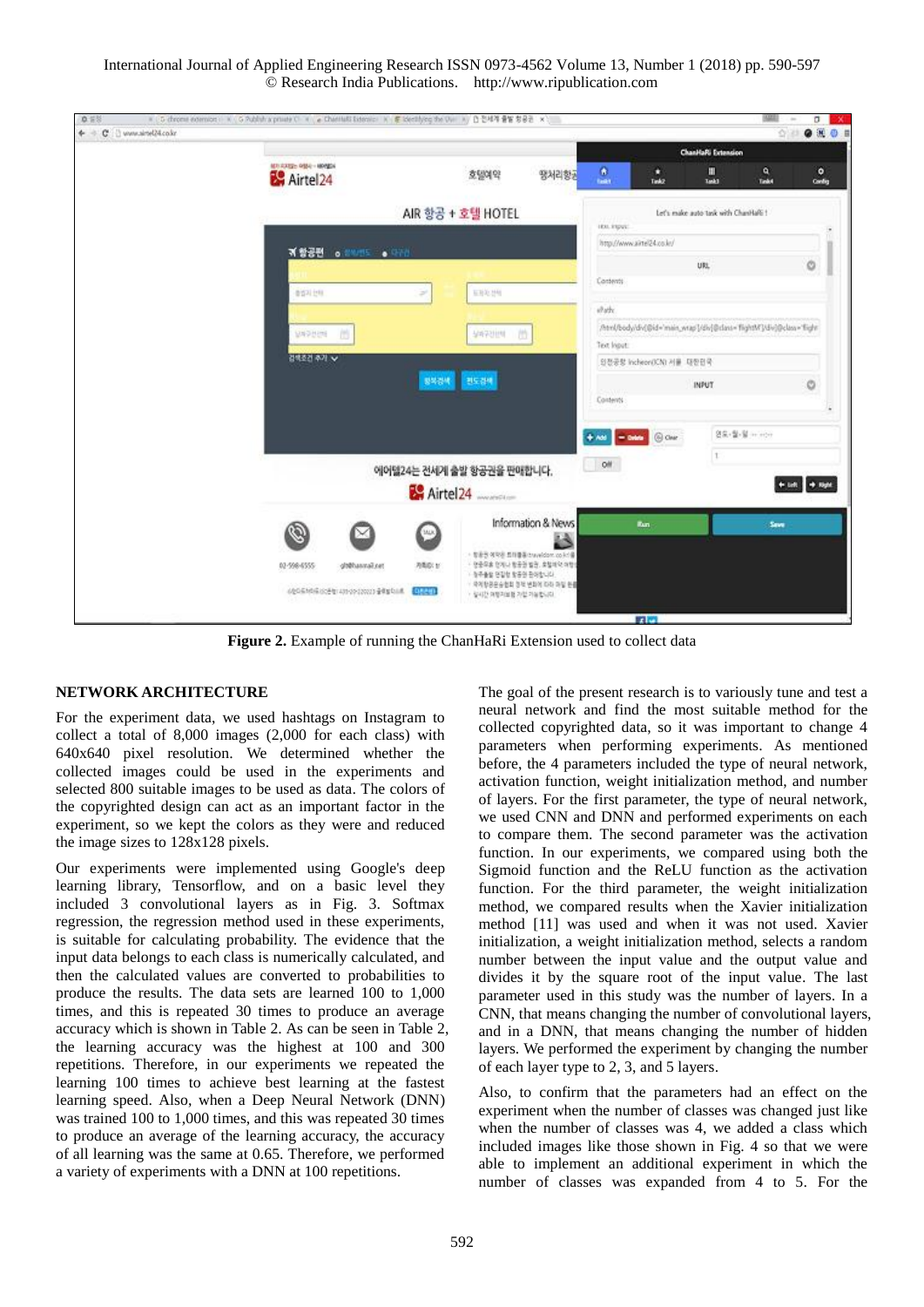International Journal of Applied Engineering Research ISSN 0973-4562 Volume 13, Number 1 (2018) pp. 590-597 © Research India Publications. http://www.ripublication.com

expanded class, we gathered 2,000 images and extracted data from 200 of those images which were suitable. The additional data was included as shown in Table 3.

**Table 2.** Changes in accuracy according to number of times trained (training results)

| Epoch | <b>Accuracy</b> |
|-------|-----------------|
| 100   | 1.00            |
| 300   | 1.00            |
| 500   | 0.96            |
| 1,000 | 0.92            |

**Table 3.** Information on experiment with one expanded class

| <b>Class</b>   | #Images |
|----------------|---------|
| <b>Minions</b> | 2,000   |
| Stitch         | 2,000   |
| Pikachu        | 2,000   |
| Anpanman       | 2,000   |
| Hello Kitty    | 2,000   |



Input





**Figure 3. CNN** structure that was used



**Figure 4.** Data sample (Hello Kitty) for experiment with expanded class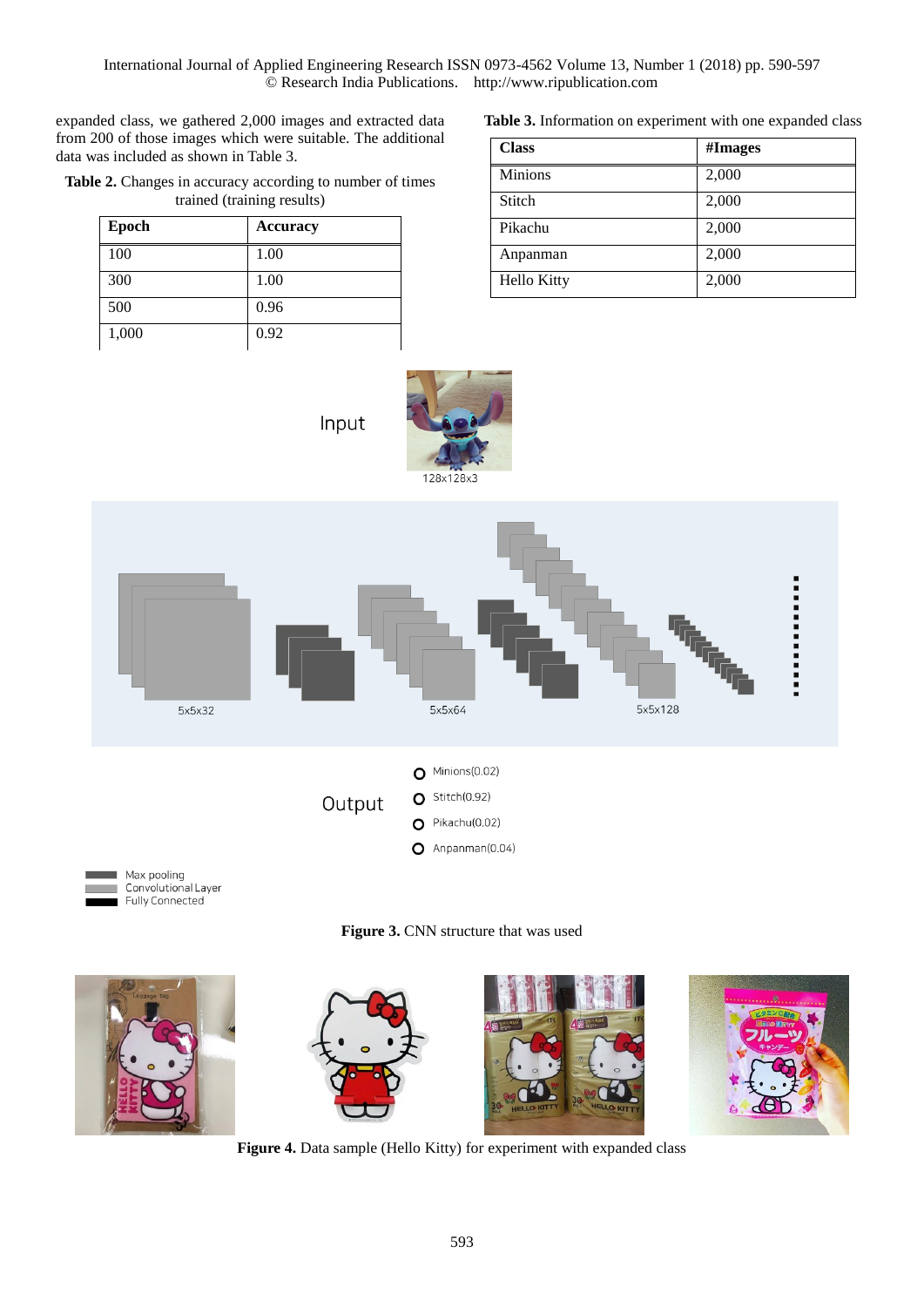# **RESULTS**

**Actual**

### **Performance of Basically Implemented Model**

As a basis, this study used a network with 3 convolutional layers, the Xavier weight initialization method, and the ReLU activation function. Table 4 shows the accuracy, *F*-measure, precision, and recall that were the results of repeating 30 tests on the model created by learning 100 times using the CNN. Table 6 shows the prediction model's confusion matrix. Table 5 shows the average values from performing the experiment the same number of times with a DNN in order to make a comparison with the CNN. Table 7 shows the confusion matrix of the prediction model which was implemented using a DNN.

|              | <b>Minions</b> | <b>Stitch</b> | Pikachu | Anpanman |
|--------------|----------------|---------------|---------|----------|
| Accuracy     |                |               | 0.47    |          |
| Recall       | 0.61           | 0.42          | 0.37    | 0.55     |
| Precision    | 0.50           | 0.50          | 0.47    | 0.47     |
| $F$ -measure | 0.55           | 0.46          | 0.41    | 0.50     |

**Table 4.** Performance of basic prediction model using CNN

**Table 6.** Confusion matrix of CNN basic model

Minion 61 8 15 16

Stitch 24 42 22

Pikachu | 24 | 14 | 37 | 25

Anpanman 13 17 15 55

| Table 5. Performance of basic prediction model using DNN |                |        |         |          |
|----------------------------------------------------------|----------------|--------|---------|----------|
|                                                          | <b>Minions</b> | Stitch | Pikachu | Anpanman |
| Accuracy                                                 |                |        | 0.36    |          |
| Recall                                                   | 0.40           | 0.47   | 0.47    | 0.38     |
| Precision                                                | 0.45           | 0.36   | 0.39    | 0.35     |
| $F$ -measure                                             | 0.41           | 0.43   | 0.33    | 0.29     |

| Precision                                           | 0.45 | 0.36 | 0.39 | 0.35 |
|-----------------------------------------------------|------|------|------|------|
| $F$ -measure                                        | 0.41 | 0.43 | 0.33 | 0.29 |
| <b>Table 7.</b> Confusion matrix of DNN basic model |      |      |      |      |
|                                                     |      |      |      |      |

| Predicted |        |         |          |        |          |        | Predicted |         |          |
|-----------|--------|---------|----------|--------|----------|--------|-----------|---------|----------|
| Minion    | Stitch | Pikachu | Anpanman |        |          | Minion | Stitch    | Pikachu | Anpanman |
| 61        | 8      | 15      | 16       |        | Minion   | 61     | 8         | 15      | 16       |
| 24        | 42     | 12      | 22       | Actual | Stitch   | 24     | 42        | 12      | 22       |
| 24        | 14     | 37      | 25       |        | Pikachu  | 24     | 14        | 37      | 25       |
| 13        | 17     | 15      | 55       |        | Anpanman | 13     | 17        | 15      | 55       |

#### **Model Results According to Activation Function**

Based on the previous experiments' results, we performed experiments on the second parameter using a CNN. We compared the results of this study's second parameter, weight initialization method, according to the activation function. Table 8 shows a comparison of the training results of a model which uses Sigmoid as the activation function and a model which uses ReLU. Table 9 shows the performance of each implemented model. Also, Table 10 shows the confusion matrix of a model which uses Sigmoid and ReLU together.

**Table 8.** Comparison of training results of models with various activation functions

| <b>Activate Function</b> | <b>Accuracy</b> |
|--------------------------|-----------------|
| Sigmoid                  | 0.25            |
| ReLU                     | 1.00            |
| Sigmoid+ReLU             | 1.00            |

**Table 9.** Comparison of performance of models with various activation functions

| <b>Activate</b>  | Accura | $F$ -measure |                   |             |              |
|------------------|--------|--------------|-------------------|-------------|--------------|
| <b>Function</b>  | сy     | Minio<br>ns  | <b>Stitc</b><br>h | Pikac<br>hu | Anpanm<br>an |
| Sigmoid          | 0.25   | 0.00         | 0.40              | 0.00        | 0.00         |
| ReLU             | 0.47   | 0.55         | 0.48              | 0.42        | 0.41         |
| Sigmoid+Re<br>LU | 0.53   | 0.55         | 0.54              | 0.55        | 0.48         |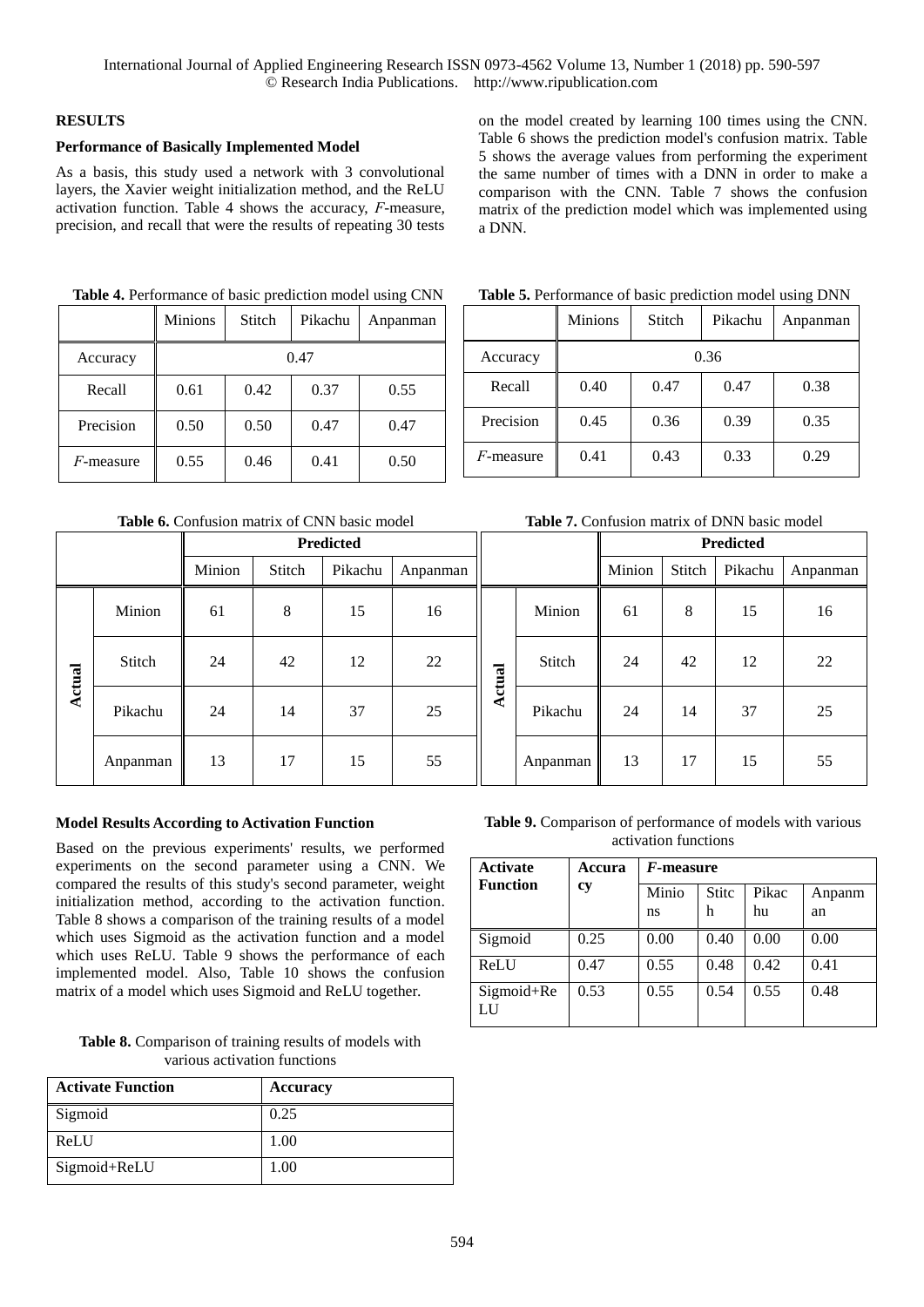|                   |          | <b>Predicted</b> |        |         |          |  |
|-------------------|----------|------------------|--------|---------|----------|--|
|                   |          | Minion           | Stitch | Pikachu | Anpanman |  |
| $\mathbf{a}$<br>5 | Minion   | 61               |        | 15      | 16       |  |
| 듕<br>ē.           | Stitch   | 24               | 42     | 12      | 22       |  |
|                   | Pikachu  | 24               | 14     | 37      | 25       |  |
|                   | Anpanman | 13               |        | 15      | 55       |  |

**Table 10.** Confusion matrix of CNN model using both Sigmoid and ReLU as activation function

#### **Model Results According to Weight Initialization Method**

Based on the performance results according to the second parameter i.e. the activation function, we performed experiments on the third parameter. For this study's third parameter, the weight initialization method, we compare the results of whether or not the Xavier initialization method was used. Table 11 shows the results of a model that uses the Xavier initialization method and a model that does not. Table 12 shows the performance of each implemented model.

| Table 11. Comparison of training results of models using |
|----------------------------------------------------------|
| various weight initialization methods                    |

| <b>Weight Initialization</b> | Accuracy |
|------------------------------|----------|
| Random                       | 1.00     |
| Xavier                       | 1 00     |

**Table 12.** Comparison of performance of models using various weight initialization methods

| Weight                | <b>Accuracy</b> | <i>F</i> -measure               |      |      |      |  |  |
|-----------------------|-----------------|---------------------------------|------|------|------|--|--|
| <b>Initialization</b> |                 | Minions Stitch Pikachu Anpanman |      |      |      |  |  |
| Random                | 0.45            | 0.56                            | 0.41 | 0.44 | 0.48 |  |  |
| Xavier                | 0.53            | 0.55                            | 0.54 | 0.55 | 0.48 |  |  |

#### **Results of Models with Various Numbers of Layers**

The fourth parameter used in this study, the number of layers, refers to changing the number of convolutional layers in a CNN and changing the number of hidden layers in a DNN. Using the results of the previous experiments, we operated a CNN with ReLU as the activation function and the Xavier method as the weight initialization method. We performed the experiments by changing the number of layers to 2, 3, and 5 layers. Table 13 shows the results of repeating 100 rounds of training 30 times, and Table 14 shows the performance of each implemented model. Also, Table 15 shows the confusion matrix of the model with 5 convolutional layers which showed better accuracy than the basic model.

**Table 13.** Comparison of training results of models with various numbers of layers

| <b>Layers</b> | Accuracy |
|---------------|----------|
|               | 1.00     |
|               | 1.00     |
|               | 1.00     |

| Table 14. Comparison of performance of models with various |  |
|------------------------------------------------------------|--|
| numbers of layers                                          |  |

| <b>Layers</b> | <b>Accuracy</b> | <i>F</i> -measure |      |                  |          |  |
|---------------|-----------------|-------------------|------|------------------|----------|--|
|               |                 | Minions           |      | Stitch   Pikachu | Anpanman |  |
|               | 0.43            | 0.51              | 0.39 | 0.41             | 0.39     |  |
| 3             | 0.53            | 0.55              | 0.54 | 0.55             | 0.41     |  |
|               | 0.54            | 0.54              | 0.60 | 0.53             | 0.48     |  |

**Table 15.** Confusion matrix of model with 5 convolutional layers

|        |          | <b>Predicted</b> |        |         |          |  |  |
|--------|----------|------------------|--------|---------|----------|--|--|
|        |          | Minion           | Stitch | Pikachu | Anpanman |  |  |
|        | Minion   | 61               | Ω      | 15      | 16       |  |  |
| Actual | Stitch   | 24               | 42     | 12      | 22       |  |  |
|        | Pikachu  | 24               | 14     | 37      | 25       |  |  |
|        | Anpanman | 13               |        | 15      | 55       |  |  |

#### **Results of Model with Classes Expanded to 5**

In order to confirm that the parameters have an effect on the experiment when the number of classes was changed just as they did when the number of classes was 4, we expanded the number of classes from 4 to 5 and performed an additional experiment. In the additional experiment, we also changed several parameters, and Table 16 shows the corresponding training results. We quantified the *F*-measure, precision, and recall of the performance of the basic model which was expanded to 5 classes, and this is recorded in Table 17. The model's confusion matrix is shown in Table 18.

**Table 16.** Training results of various models with expanded class

| <b>Network</b> | <b>Activate</b><br>Func. | Weight<br>Init. | Layer | Acc. |
|----------------|--------------------------|-----------------|-------|------|
| <b>DNN</b>     | ReLU                     | Xavier          | 3     | 0.57 |
| <b>CNN</b>     | Sigmoid                  | Xavier          | 3     | 0.20 |
| <b>CNN</b>     | ReLU                     | Random          | 3     | 1.00 |
| <b>CNN</b>     | ReLU                     | Xavier          | 3     | 1.00 |
| <b>CNN</b>     | ReLU                     | Xavier          |       | 1.00 |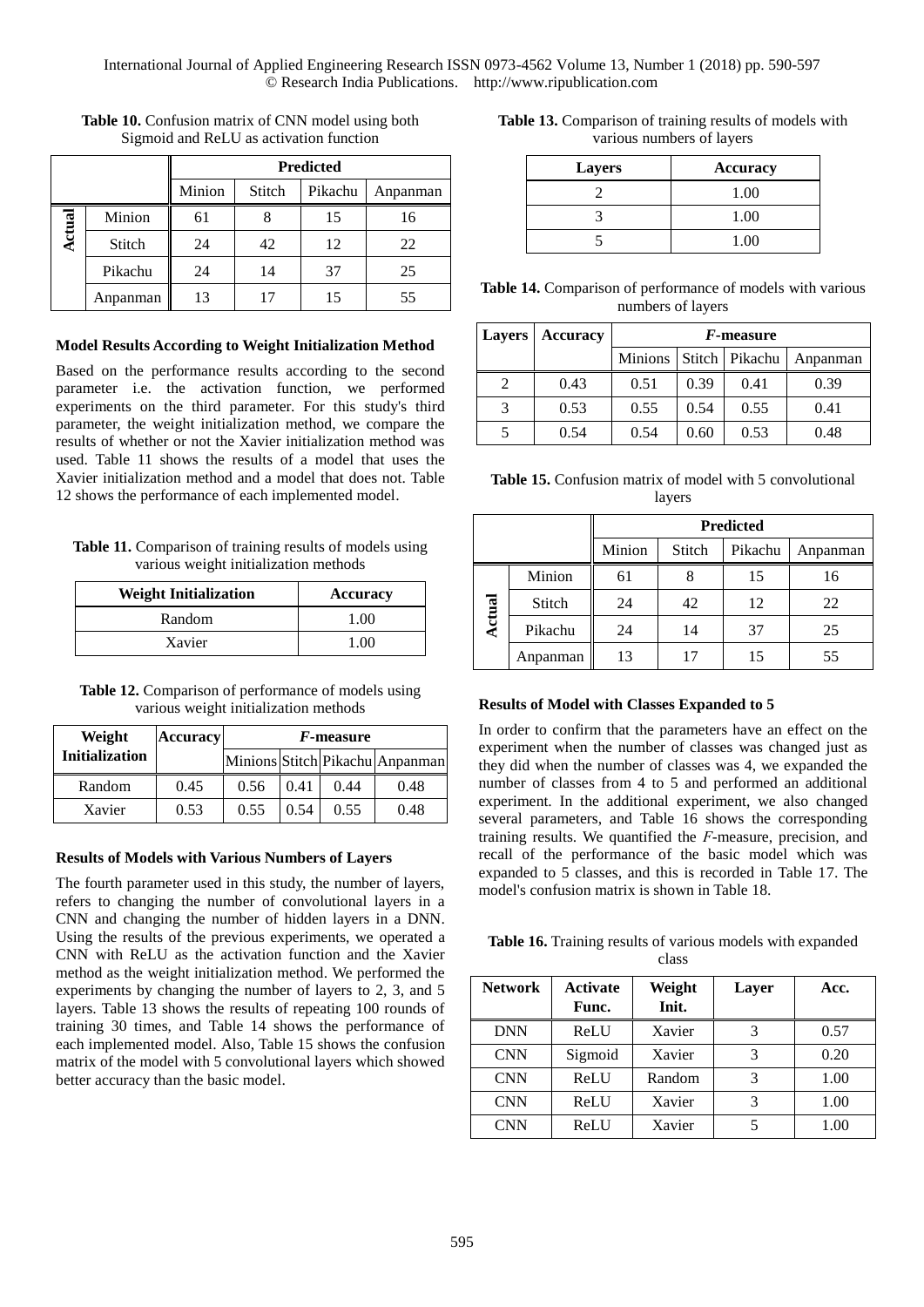|                   | <b>Minions</b> | Stitch | Pikachu | Anpanman |  |
|-------------------|----------------|--------|---------|----------|--|
| Accuracy          |                | 0.47   |         |          |  |
| Recall            | 0.61           | 0.42   | 0.37    | 0.55     |  |
| Precision         | 0.50           | 0.50   | 0.47    | 0.47     |  |
| <i>F</i> -measure | 0.55           | 0.46   | 0.41    | 0.50     |  |

Table 17. Performance of model with 5 classes and 5 convolutional layers

Table 18. Confusion matrix of model with 5 classes and 5 convolutional layers

|               |                | <b>Predicted</b> |        |         |          |             |  |
|---------------|----------------|------------------|--------|---------|----------|-------------|--|
|               |                | Minion           | Stitch | Pikachu | Anpanman | Hello Kitty |  |
|               | Minion         | 55               | 9      | 7       | 17       | 12          |  |
|               | Stitch         | 12               | 43     | 12      | 18       | 15          |  |
| <b>Actual</b> | Pikachu        | 18               | 8      | 41      | 19       | 14          |  |
|               | Anpanman       | 10               | 15     | 12      | 40       | 23          |  |
|               | Hello<br>Kitty | 17               | 12     | 23      | 17       | 31          |  |

# **CONCLUSION**

We performed experiments on a method to predict copyrights using a CNN on designs included in Instagram images, and we looked at differences in performance according to changes in 4 parameters. The CNN model which was basically created to look at the effect of the first parameter had an accuracy performance of 47%, and the class which had the highest *F*measure was the first class i.e. the Minions design by Illumination Entertainment. On the other hand, we found that the class which recorded the lowest numbers was the 3rd class, Pikachu. However, this was a better result than the 36% accuracy results of a DNN. The second parameter, the activation function, created large differences in both training and performance. We also found that using two activation functions can show better results than using only one function. In the experiments on the third parameter i.e. the weight initialization method, the performance of the model which used the Xavier initialization method was better by a small amount compared to the model that did not. The results of changing the final parameter i.e. the number of layers, confirmed that increasing the number of convolutional layers in a CNN was associated with performance improvements.

We also implemented experiments in which the number of classes was expanded from 4 to 5. We changed several parameters in the additional experiments as well. In the DNN, the training results and performance rapidly became poor when the number of classes was increased, and we were able to confirm limitations in the implemented model. On the other hand, in the convolutional neural network model, changes in the parameters showed similar effects to those seen in the existing model with 4 classes.

As a result, when we compared the 0.25 accuracy of the model using Sigmoid as its activation function with the 0.54 accuracy of the model with 5 convolutional layers which used ReLU as the activation function and the Xavier initialization method, we can see that we can expect a large range of performance improvements from parameter tuning. Also, we can expect positive improvements in results when tuning is done in the same fashion even when classes are added.

We can increase the number of classes in the models that we implemented in this study, and we can expand them into systems which can distinguish brand logos and similar designs. In addition, we can develop these models into technology which examines the images included in user feeds and detects trends in fashion, culture, etc.

# **ACKNOWLEDGEMENT**

This research was supported by a grant [KCG-01-2017-05] through the Disaster and Safety Management Institute funded by Korea Coast Guard of Korean government, and it was also supported by Basic Science Research Program through the National Research Foundation of Korea (NRF) funded by the Ministry of Education (No. 2015R1D1A1A01060105).

## **REFERENCES**

- [1] C. Huang, M. Sushkov, "InstaNet: Object Classification Applied to Instagram Image Streams", Stanford Computer Science, 2016.
- [2] H. Kagaya, K. Aizawa, "Highly Accurate Food/Non-Food Image Classification Based on a Deep Convolutional Neural Network", International Conference on Image Analysis and Processing, pp. 350-357, 2015.
- [3] A. Singla, L. Yuan, T. Ebrahami, "Food/Non-food Image Classification and Food Categorization using Pre-Trained GoogLeNet Model", Multimedia Assisted Dietary Management, pp. 3-11, 2016.
- [4] S. Karayev, M. Trentacoste, H. Han, A. Agarwala, T. Darrell, A. Hertzmann, H. Winnemoeller, "Recognizing Image Style", arXiv : 1311.3715, 2013.
- [5] T. Lin, A. RoyChowdhury, S. Maji, "Bilinear CNN Models for Fine-Grained Visual Recognition", International Conference on Computer Vision, pp. 1449-1457, 2015
- [6] Y. Kim, "Convolutional Neural Networks for Sentence Classification", Conference on Empirical Methods on Natural Language Processing, 2014
- [7] R. Girshick, J. Donahue, T. Darrell, J. Malik, "Rich Feature Hierarchies for Accurate Object Detection and Semantic Segmentation", Conference on Computer Vision and Pattern Recognition, pp. 580- 587, 2014
- [8] K. Chatfield, K. Simonyan, A. Vedaldi, A. Zisserman, "Return of the Devil in the Details: Delving Deep